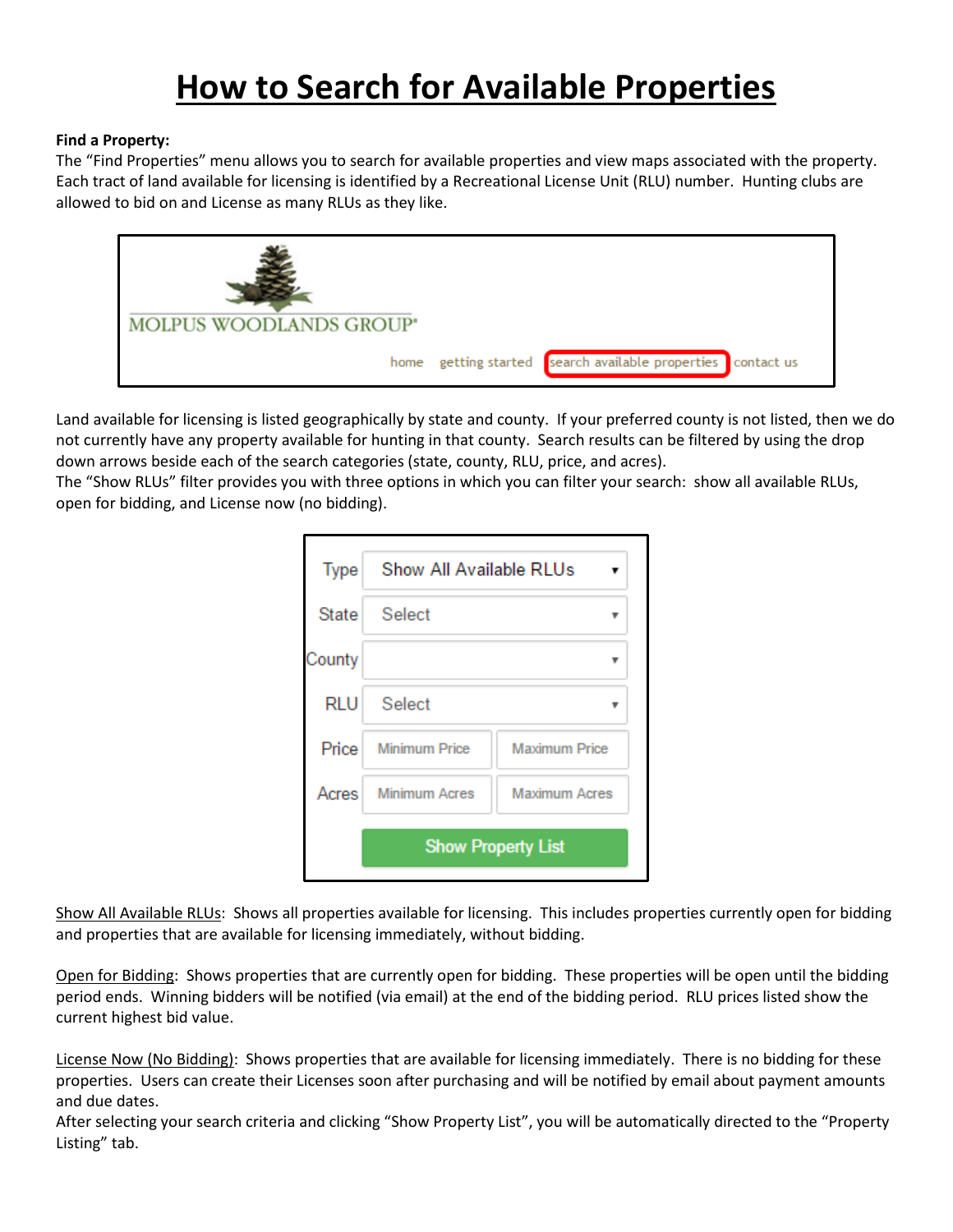## **Property Listing:**

Each box on this page contains information about each available RLU that meets your search criteria. This information includes: Location, Number of acres, RLU price, License term dates, the option to Bid or License the RLU, as well as Aerial, Topographical, and Location maps.

| RLU No: CARTRILAHF2036 Acres: 761   |                                    |  |
|-------------------------------------|------------------------------------|--|
| Location: Sabine County, LA         | <b>MAerial</b> TOPO Location       |  |
| License Term: 3/1/2016 to 3/1/2017  | View on Map View<br><b>Details</b> |  |
| RLU Price: \$3,803.20               | ✔ License Now                      |  |
| RLU No: CARTRILAHF2052 Acres: 557   |                                    |  |
| Location: Sabine County, LA         | Aerial ITOPO DLocation             |  |
| License Term: 3/1/2016 to 3/1/2017  | ◯ View on Map Niew<br>Details      |  |
| RLU Price: \$2,785.80               | ↓ License Now                      |  |
| RLU No: CARTRILAHF4270 Acres: 303   |                                    |  |
| Location: Vernon County, LA         | <b>MAerial MTOPO DLocation</b>     |  |
| License Term: 7/1/2016 to 6/30/2017 | View on Map View<br>Details        |  |
| RLU Price: \$1,516.40               | ✔ License Now                      |  |

### **View RLU Details:**

The RLU Details page shows additional fields not displayed on the Property Listing tab: Tract Description, Bidding Type, Property Comments, and Special Conditions.

Bidding and License Now options are also available from this page by clicking the designated button.

| RLU No: CARTRILAHF4270    |                                          |  |
|---------------------------|------------------------------------------|--|
| Acres                     | 303,00                                   |  |
| Location                  | Vernon County, LA                        |  |
| License Type              | <b>License Now</b>                       |  |
| <b>Bid Start Date</b>     | N/A                                      |  |
| <b>Bid End Date</b>       | N/A                                      |  |
| License Start Date        | Jul 01, 2016                             |  |
| License End Date          | Jun 30, 2017                             |  |
| Comments                  |                                          |  |
| <b>RLU Price</b>          | \$1,516.40<br>✔ License Now              |  |
| <b>RLU Maps</b>           | <b>El Aerial</b> TOPO <b>El Location</b> |  |
| <b>Special Conditions</b> | Not Available                            |  |